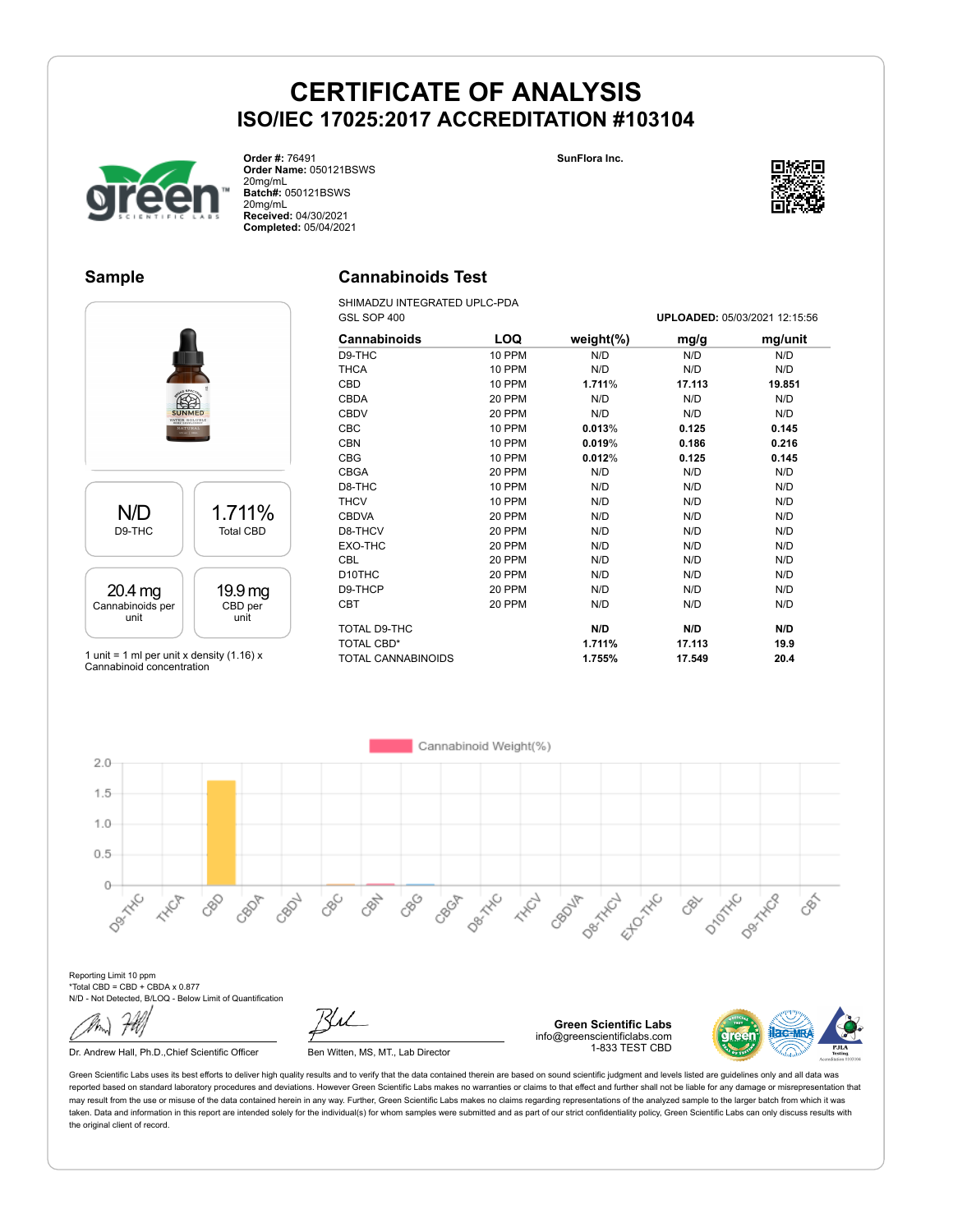GSL SOP 404

**Prepared:** 04/30/2021 21:42:11 **Uploaded:** 05/03/2021 18:41:48



**Order #:** 76491 **Order Name:** 050121BSWS 20mg/mL **Batch#:** 050121BSWS 20mg/mL **Received:** 04/30/2021 **Completed:** 05/04/2021

# **TERPENES: TOTAL (0.096%)**

Headspace GCMS - Shimadzu GCMS QP2020 with HS20

| <b>Terpene</b>         | Results (%)  | LOG (%) LOD (%) |        |
|------------------------|--------------|-----------------|--------|
| ALPHA-BISABOLOL        | 0.015%       | 0.003%          | 0.001% |
| ALPHA-PINENE           | 0.010%       | 0.003%          | 0.001% |
| ALPHA-TERPINENE        | 0.003%       | 0.003%          | 0.001% |
| BETA-PINENE            | <b>B/LOQ</b> | 0.003%          | 0.001% |
| CARYOPHYLLENE          | 0.034%       | 0.003%          | 0.001% |
| <b>GAMMA-TERPINENE</b> | 0.004%       | 0.003%          | 0.001% |
| <b>GUAIOL</b>          | 0.014%       | 0.003%          | 0.001% |
| <b>HUMULENE</b>        | 0.009%       | 0.003%          | 0.001% |
| <b>LIMONENE</b>        | 0.005%       | 0.003%          | 0.001% |

### **Top Terpenes Results:**



#### **Tested for but not present:**

CAMPHENE, BETA-MYRCENE, 3-CARENE, TRANS-BETA-OCIMENE, P-CYMENE, CIS-BETA-OCIMENE, EUCALYPTOL, TERPINOLENE, LINALOOL, ISOPULEGOL, GERANIOL, CIS-NEROLIDOL, TRANS-NEROLIDOL, CARYOPHYLLENE OXIDE

Dr. Andrew Hall, Ph.D.,Chief Scientific Officer Ben Witten, MS, MT., Lab Director

**Green Scientific Labs** info@greenscientificlabs.com 1-833 TEST CBD



Green Scientific Labs uses its best efforts to deliver high quality results and to verify that the data contained therein are based on sound scientific judgment and levels listed are guidelines only and all data was reported based on standard laboratory procedures and deviations. However Green Scientific Labs makes no warranties or claims to that effect and further shall not be liable for any damage or misrepresentation that may result from the use or misuse of the data contained herein in any way. Further, Green Scientific Labs makes no claims regarding representations of the analyzed sample to the larger batch from which it was taken. Data and information in this report are intended solely for the individual(s) for whom samples were submitted and as part of our strict confidentiality policy, Green Scientific Labs can only discuss results with the original client of record.

**SunFlora Inc.**

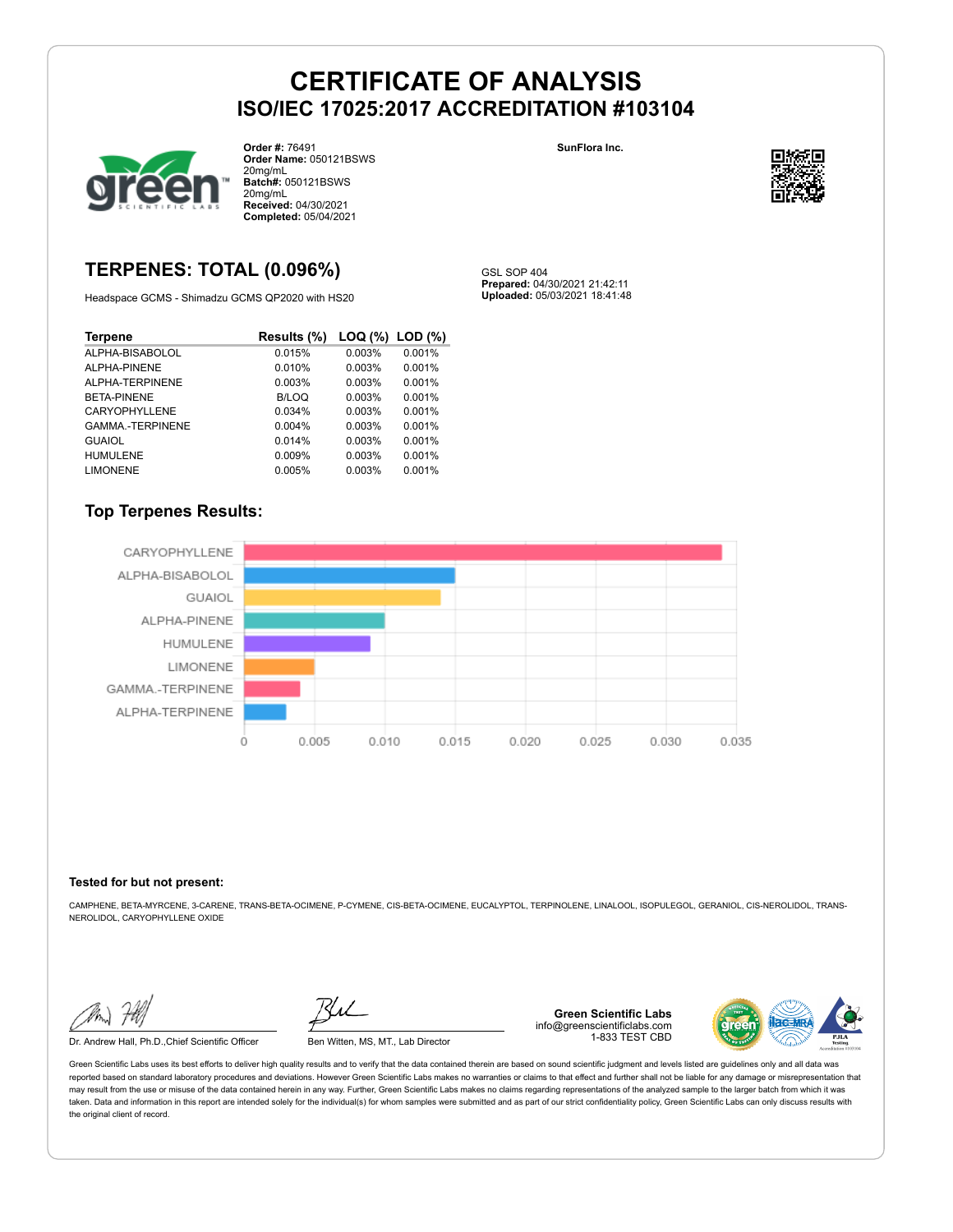

**Order #:** 76491 **Order Name:** 050121BSWS 20mg/mL **Batch#:** 050121BSWS 20mg/mL **Received:** 04/30/2021 **Completed:** 05/04/2021

**SunFlora Inc.**



**LOQ**

**LOD**

# **PESTICIDE ANALYSIS:**

GSL SOP 401 **PREPARED:** 04/30/2021 20:16:49 **UPLOADED:** 05/03/2021 11:02:48

GCMS-MS - Shimadzu GCMS-TQ8040

| Pesticide           | <b>Action Level</b><br>(ppm) | Results<br>(ppm) | LOQ<br>(ppm) | LOD<br>(ppm) |
|---------------------|------------------------------|------------------|--------------|--------------|
| CAPTAN              | 3.000                        | N/D              | 0.003        | 0.001        |
| CHLORDANE           | 0.100                        | N/D              | 0.003        | 0.001        |
| <b>CHLORFENAPYR</b> | 0.100                        | N/D              | 0.003        | 0.001        |
| COUMAPHOS           | 0.100                        | N/D              | 0.003        | 0.001        |

|                         | <b>Action Level Results LOQ LOD</b> |                   |       |       |
|-------------------------|-------------------------------------|-------------------|-------|-------|
| <b>Pesticide</b>        | (ppm)                               | (ppm) (ppm) (ppm) |       |       |
| <b>CYFLUTHRIN</b>       | 1.000                               | N/D.              | 0.003 | 0.001 |
| <b>CYPERMETHRIN</b>     | 1.000                               | N/D               | 0.003 | 0.001 |
| PENTACHLORONITROBENZENE | 0.200                               | N/D               | 0.003 | 0.001 |

LCMS-MS - Shimadzu LCMS-8060

| <b>Pesticide</b>           | <b>Action Level</b> | <b>Results</b> | LOQ   | <b>LOD</b> |
|----------------------------|---------------------|----------------|-------|------------|
|                            | (ppm)               | (ppm)          | (ppm) | (ppm)      |
| <b>ABAMECTIN B1A</b>       | 0.300               | N/D            | 0.005 | 0.001      |
| <b>ACEPHATE</b>            | 3.000               | N/D            | 0.001 | 0.001      |
| <b>ACEQUINOCYL</b>         | 2.000               | N/D            | 0.001 | 0.001      |
| <b>ACETAMIPRID</b>         | 3.000               | N/D            | 0.005 | 0.001      |
| <b>ALDICARB</b>            | 0.100               | N/D            | 0.005 | 0.001      |
| <b>AZOXYSTROBIN</b>        | 3.000               | N/D            | 0.001 | 0.001      |
| <b>BIFENAZATE</b>          | 3.000               | N/D            | 0.005 | 0.001      |
| <b>BIFENTHRIN</b>          | 0.500               | N/D            | 0.005 | 0.001      |
| <b>BOSCALID</b>            | 3.000               | N/D            | 0.005 | 0.001      |
| <b>CARBARYL</b>            | 0.500               | N/D            | 0.003 | 0.001      |
| <b>CARBOFURAN</b>          | 0.100               | N/D            | 0.001 | 0.001      |
| <b>CHLORANTRANILIPROLE</b> | 3.000               | N/D            | 0.005 | 0.005      |
| CHLORMEQUAT                | 3.000               | N/D            | 0.025 | 0.025      |
| <b>CHLORIDE</b>            |                     |                |       |            |
| <b>CHLORPYRIFOS</b>        | 0.100               | N/D            | 0.001 | 0.001      |
| <b>CLOFENTEZINE</b>        | 0.500               | N/D            | 0.001 | 0.001      |
| <b>DAMINOZIDE</b>          | 0.100               | N/D            | 0.005 | 0.001      |
| <b>DIAZINON</b>            | 0.200               | N/D            | 0.001 | 0.001      |
| <b>DICHLORVOS</b>          | 0.100               | N/D            | 0.005 | 0.001      |
| <b>DIMETHOATE</b>          | 0.100               | N/D            | 0.001 | 0.001      |
| <b>DIMETHOMORPH</b>        | 3.000               | N/D            | 0.005 | 0.001      |
| <b>ETHOPROPHOS</b>         | 0.100               | N/D            | 0.001 | 0.001      |
| <b>ETOFENPROX</b>          | 0.100               | N/D            | 0.001 | 0.001      |
| <b>ETOXAZOLE</b>           | 1.500               | N/D            | 0.010 | 0.005      |
| <b>FENHEXAMID</b>          | 3.000               | N/D            | 0.005 | 0.001      |
| <b>FENOXYCARB</b>          | 0.100               | N/D            | 0.005 | 0.001      |
| <b>FENPYROXIMATE</b>       | 2.000               | N/D            | 0.001 | 0.001      |
| <b>FIPRONIL</b>            | 0.100               | N/D            | 0.003 | 0.001      |
| <b>FLONICAMID</b>          | 2.000               | N/D            | 0.025 | 0.010      |
| <b>FLUDIOXONIL</b>         | 3.000               | N/D            | 0.003 | 0.001      |
| <b>HEXYTHIAZOX</b>         | 2.000               | N/D            | 0.005 | 0.001      |
|                            |                     |                |       |            |

| <b>Pesticide</b>       | <b>Action Level</b> | <b>Results</b> | LOQ   | <b>LOD</b> |
|------------------------|---------------------|----------------|-------|------------|
|                        | (ppm)               | (ppm)          | (ppm) | (ppm)      |
| <b>IMAZALIL</b>        | 0.100               | N/D            | 0.005 | 0.001      |
| <b>IMIDACLOPRID</b>    | 3.000               | N/D            | 0.005 | 0.001      |
| <b>KRESOXIM-METHYL</b> | 1.000               | N/D            | 0.010 | 0.005      |
| <b>MALATHION</b>       | 2.000               | N/D            | 0.005 | 0.001      |
| METALAXYL              | 3.000               | N/D            | 0.001 | 0.001      |
| <b>METHIOCARB</b>      | 0.100               | N/D            | 0.005 | 0.001      |
| <b>METHOMYL</b>        | 0.100               | N/D            | 0.001 | 0.001      |
| <b>MEVINPHOS</b>       | 0.100               | N/D            | 0.001 | 0.001      |
| <b>MYCLOBUTANIL</b>    | 3.000               | N/D            | 0.005 | 0.001      |
| <b>NALED</b>           | 0.500               | N/D            | 0.005 | 0.001      |
| OXAMYL                 | 0.500               | N/D            | 0.001 | 0.001      |
| PACLOBUTRAZOL          | 0.100               | N/D            | 0.005 | 0.001      |
| <b>PERMETHRINS</b>     | 1.000               | N/D            | 0.005 | 0.001      |
| PHOSMET                | 0.200               | N/D            | 0.005 | 0.001      |
| PIPERONYL              | 3.000               | N/D            | 0.001 | 0.001      |
| <b>BUTOXIDE</b>        |                     |                |       |            |
| <b>PRALLETHRIN</b>     | 0.400               | N/D            | 0.005 | 0.005      |
| <b>PROPICONAZOLE</b>   | 1.000               | N/D            | 0.010 | 0.005      |
| <b>PROPOXUR</b>        | 0.100               | N/D            | 0.001 | 0.001      |
| <b>PYRETHRINS</b>      | 1.000               | N/D            | 0.005 | 0.005      |
| (PYRETHRIN I)          |                     |                |       |            |
| <b>PYRIDABEN</b>       | 3.000               | N/D            | 0.005 | 0.001      |
| <b>SPINETORAM</b>      | 3.000               | N/D            | 0.001 | 0.001      |
| SPINOSAD               | 3.000               | N/D            | 0.001 | 0.001      |
| <b>SPIROMESIFEN</b>    | 3.000               | N/D            | 0.005 | 0.001      |
| <b>SPIROTETRAMAT</b>   | 3.000               | N/D            | 0.001 | 0.001      |
| SPIROXAMINE            | 0.100               | N/D            | 0.001 | 0.001      |
| <b>TEBUCONAZOLE</b>    | 1.000               | N/D            | 0.005 | 0.001      |
| <b>THIACLOPRID</b>     | 0.100               | N/D            | 0.001 | 0.001      |
| <b>THIAMETHOXAM</b>    | 1.000               | N/D            | 0.001 | 0.001      |
| <b>TRIFLOXYSTROBIN</b> | 3.000               | N/D            | 0.001 | 0.001      |

N/D = Not Detected, A/LOQ = Above LOQ Level, B/LOQ = Below LOQ Level, B/LOD = Below LOD Level



Dr. Andrew Hall, Ph.D., Chief Scientific Officer Ben Witten, MS, MT., Lab Director

**Green Scientific Labs** info@greenscientificlabs.com 1-833 TEST CBD

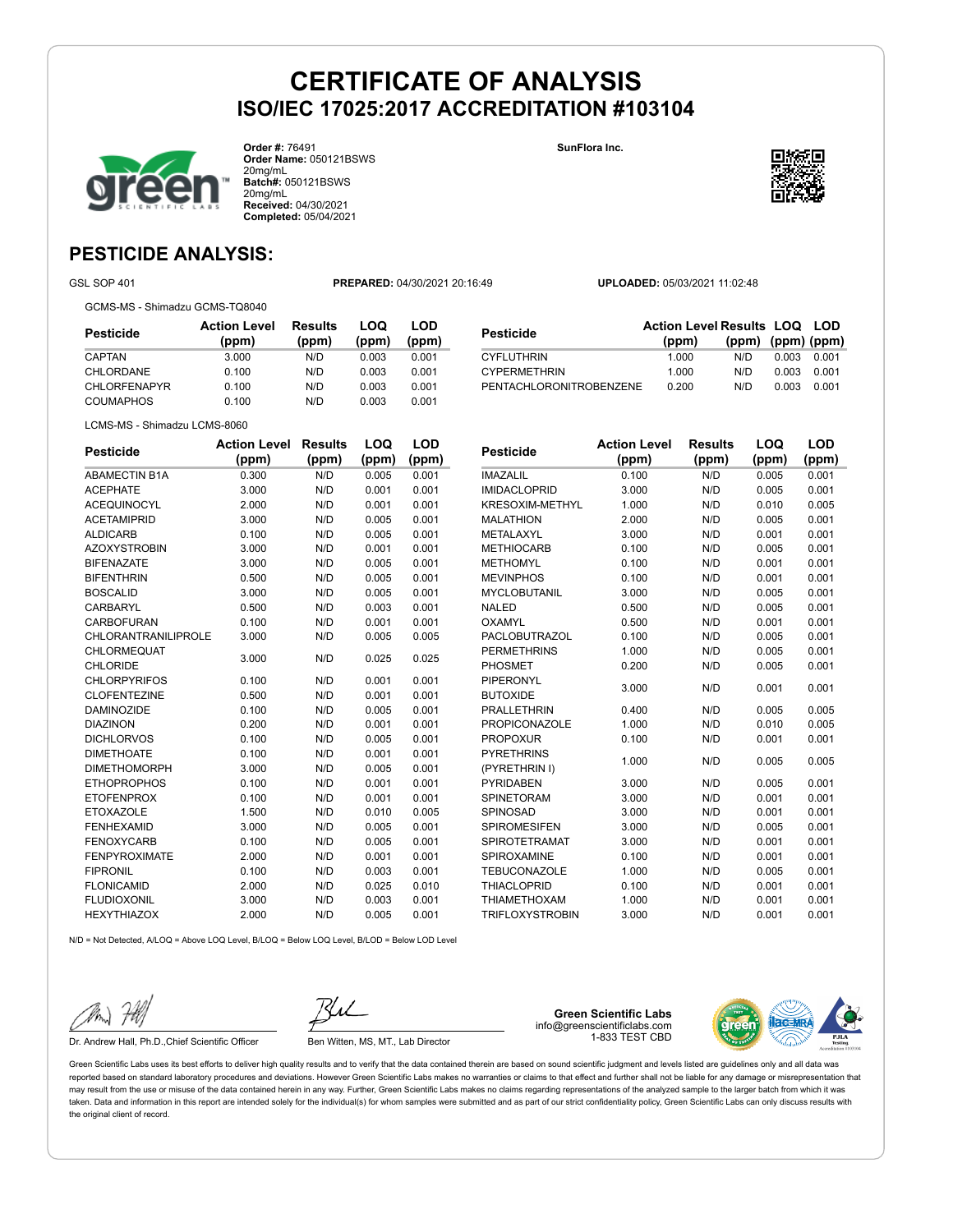

**Order #:** 76491 **Order Name:** 050121BSWS 20mg/mL **Batch#:** 050121BSWS 20mg/mL **Received:** 04/30/2021 **Completed:** 05/04/2021

**SunFlora Inc.**



# **RESIDUAL SOLVENTS:**

Headspace GCMS - Shimadzu GCMS QP2020 with HS20

GSL SOP 405 **Prepared:** 04/30/2021 22:03:38 **Uploaded:** 05/03/2021 12:21:03

| <b>Residual Solvent</b>  | <b>Action Level (ppm)</b> | Results (ppm) | LOQ (ppm) | LOD (ppm) |
|--------------------------|---------------------------|---------------|-----------|-----------|
| 1,1-DICHLOROETHENE       | 8                         | N/D           | 0.63      | 0.63      |
| 1,2- DICHLOROETHANE      | $\overline{2}$            | N/D           | 0.12      | 0.02      |
| <b>ACETONE</b>           | 5,000                     | N/D           | 140       | 20        |
| <b>ACETONITRILE</b>      | 410                       | N/D           | 25        | 1         |
| <b>BENZENE</b>           |                           | N/D           |           | 0.5       |
| <b>BUTANE</b>            | 5,000                     | N/D           | 50        | 10        |
| <b>CHLOROFORM</b>        |                           | N/D           |           | 0.5       |
| CIS 1,2-DICHLOROETHENE   | 5                         | N/D           | 0.73      | 0.18      |
| <b>ETHANOL</b>           | 5,000                     | N/D           | 140       | 20        |
| ETHYL ACETATE            | 5,000                     | N/D           | 140       | 20        |
| <b>ETHYL ETHER</b>       | 5,000                     | N/D           | 140       | 20        |
| ETHYLENE OXIDE           |                           | N/D           | $\Omega$  | 0         |
| <b>ISOPROPYL ALCOHOL</b> | 5,000                     | N/D           | 140       | 20        |
| <b>METHANOL</b>          | 3,000                     | N/D           | 100       | 20        |
| METHYLENE CHLORIDE       | 125                       | N/D           | 0.15      | 0.15      |
| N-HEPTANE                | 5,000                     | N/D           | 140       | 20        |
| N-HEXANE                 | 290                       | N/D           | 18        | 10        |
| <b>PENTANE</b>           | 5,000                     | N/D           | 140       | 20        |
| <b>PROPANE</b>           | 5,000                     | N/D           | 20        |           |
| <b>TOLUENE</b>           | 890                       | N/D           | 53        |           |
| TRANS 1,2-DICHLOROETHENE | 5                         | N/D           | 0.73      | 0.18      |
| <b>TRICHLOROETHENE</b>   |                           | N/D           |           | 0.5       |
| <b>XYLENES</b>           | 150                       | N/D           | 130       | 20        |

Dr. Andrew Hall, Ph.D., Chief Scientific Officer Ben Witten, MS, MT., Lab Director

**Green Scientific Labs** info@greenscientificlabs.com 1-833 TEST CBD

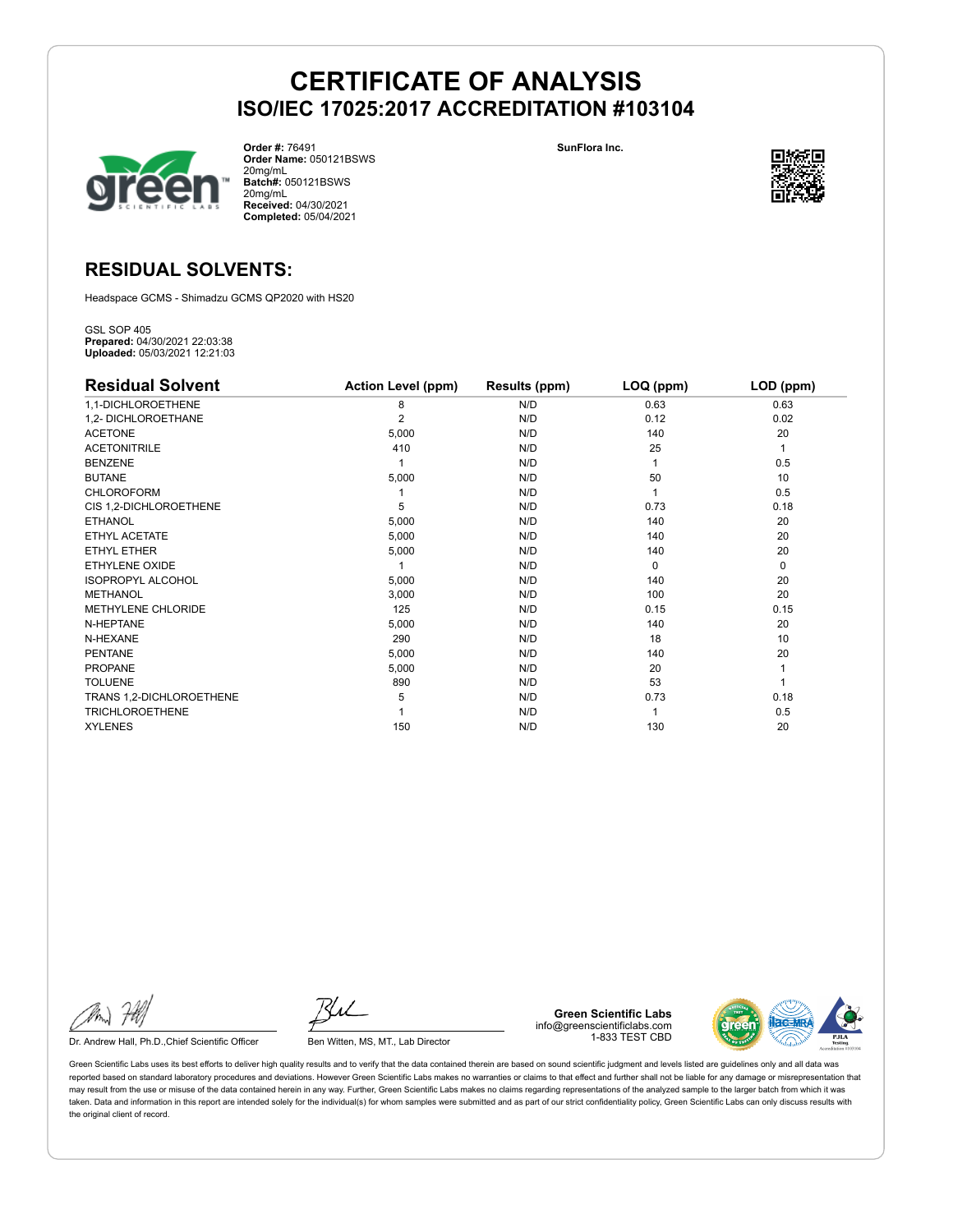

**Order #:** 76491 **Order Name:** 050121BSWS 20mg/mL **Batch#:** 050121BSWS 20mg/mL **Received:** 04/30/2021 **Completed:** 05/04/2021

**SunFlora Inc.**

**Microbial Analysis** GSL SOP 406 **Uploaded:** 05/03/2021 22:15:59



#### **Microbial Analysis:**

fa PCR - Agilent AriaMX

# **MICROBIAL ANALYSIS:**

PCR - Agilent AriaMX

| Test                   | <b>SOP</b> | <b>Test Method</b> | <b>Device Used</b> | <b>LOD</b>                          | <b>Allowable</b><br><b>Criteria</b> | <b>Actual Result Pass/Fail</b> |             |
|------------------------|------------|--------------------|--------------------|-------------------------------------|-------------------------------------|--------------------------------|-------------|
| TOTAL YEAST AND MOLD   | 406.01     | USP 61/62+         | <b>ARIAMX PCR</b>  | CFU/G BY<br><b>SAMPLE</b><br>TYPE** | 1.000 CFU/G                         | NOT DETECTED                   | <b>PASS</b> |
| LISTERIA MONOCYTOGENES | 406.01     |                    | <b>ARIAMX PCR</b>  | 2 COPIES OF<br><b>DNA</b>           | PRESENCE/ABSENT NOT DETECTED        |                                | <b>PASS</b> |
| STEC E. COLI*          | 406.01     | USP 61/62+         | <b>ARIAMX PCR</b>  | 1 CFU/G**                           | DETECT/NOT<br><b>DETECTED</b>       | NOT DETECTED                   | <b>PASS</b> |
| PATHOGENIC E. COLI     | 406.01     | USP 61/62+         | <b>ARIAMX PCR</b>  | 1 CFU/G**                           | DETECT/NOT<br><b>DETECTED</b>       | NOT DETECTED                   | <b>PASS</b> |
| SALMONELLA*            | 406.01     | USP 61/62+         | <b>ARIAMX PCR</b>  | 1 CFU/G**                           | DETECT/NOT<br><b>DETECTED</b>       | NOT DETECTED                   | <b>PASS</b> |

† USP 61 (enumeration of bacteria TAC, TYM, and ENT/Coliform), USP 62 (identifying specific species E.coli Aspergillus etc)

\* STEC and Salmonella run as Multiplex \*\* CFU/g Calculation based on MIP/Extract matrix

\*\*\* Flavus = 2 Copies of DNA / Fumigatis = 2 Copies of DNA Niger = 20 Copies of DNA / Terrus = 10 copies of DNA

Dr. Andrew Hall, Ph.D., Chief Scientific Officer Ben Witten, MS, MT., Lab Director

**Green Scientific Labs** info@greenscientificlabs.com 1-833 TEST CBD